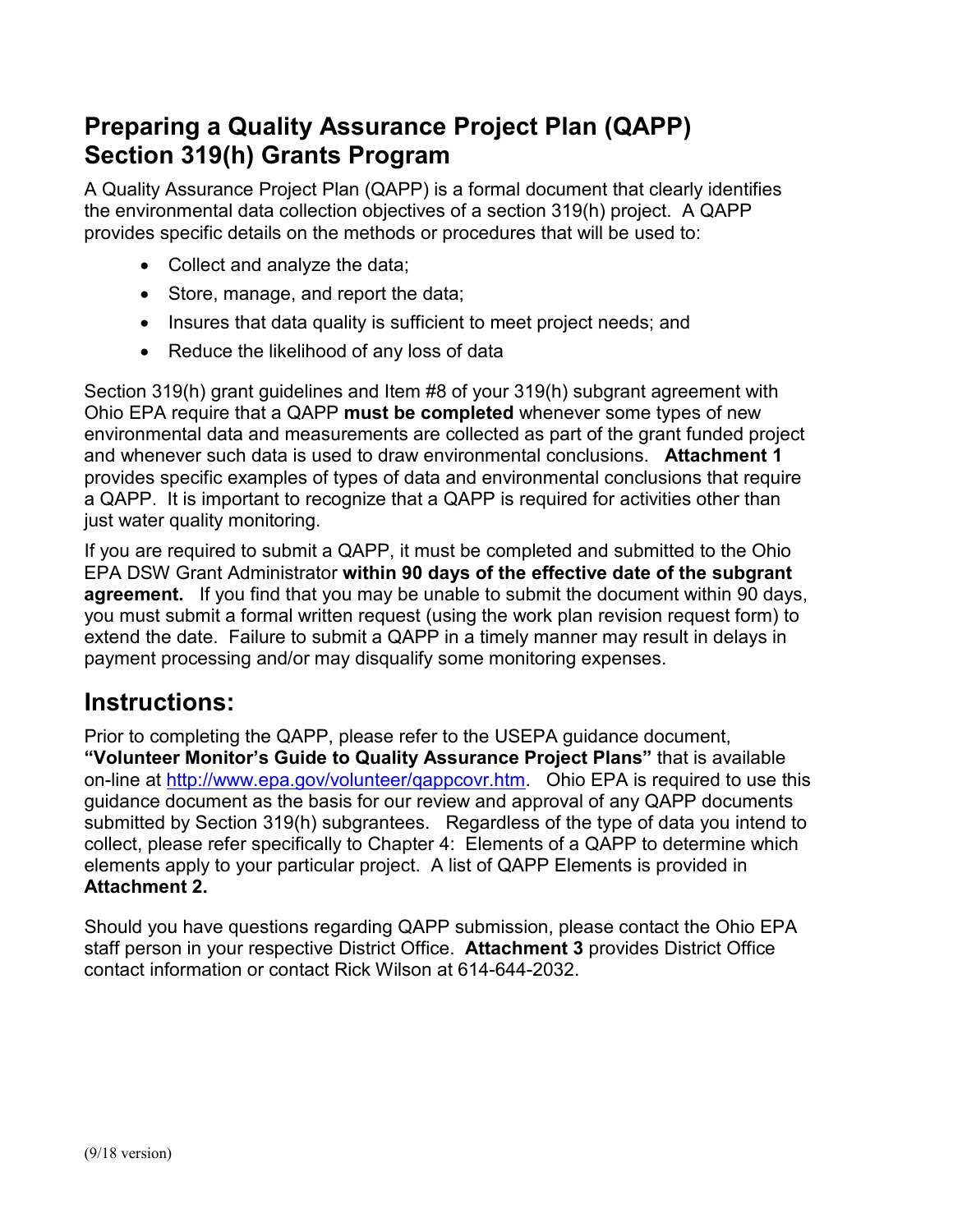# **Attachment 1**

## **Preparing a Quality Assurance Project Plan (QAPP), Section 319(h) Grants Program**

### **Data Collection Requiring a QAPP**

Examples of data collection requiring a QAPP include:

- Morphologic or hydrologic characteristics
- Surface water chemistry
- Source water monitoring<sup>1</sup>
- Biological monitoring
- Habitat quality assessments
- Sediment sampling and analysis

## **Environmental Conclusions**

Examples of environmental conclusions that may result from data collected as outlined in a QAPP include:

- Water Quality Attainment Status
- Actual Load Reductions vs. Estimated Load Reductions
- Bankfull Elevations
- Stream Morphology Classification
- Confirming Environmental Results of a Project
- Sediment Characterization.

<sup>1</sup> Examples of source water monitoring include isotope sampling; monitoring of ambient source water conditions, measuring nitrate or pesticide levels in drinking water wells, etc.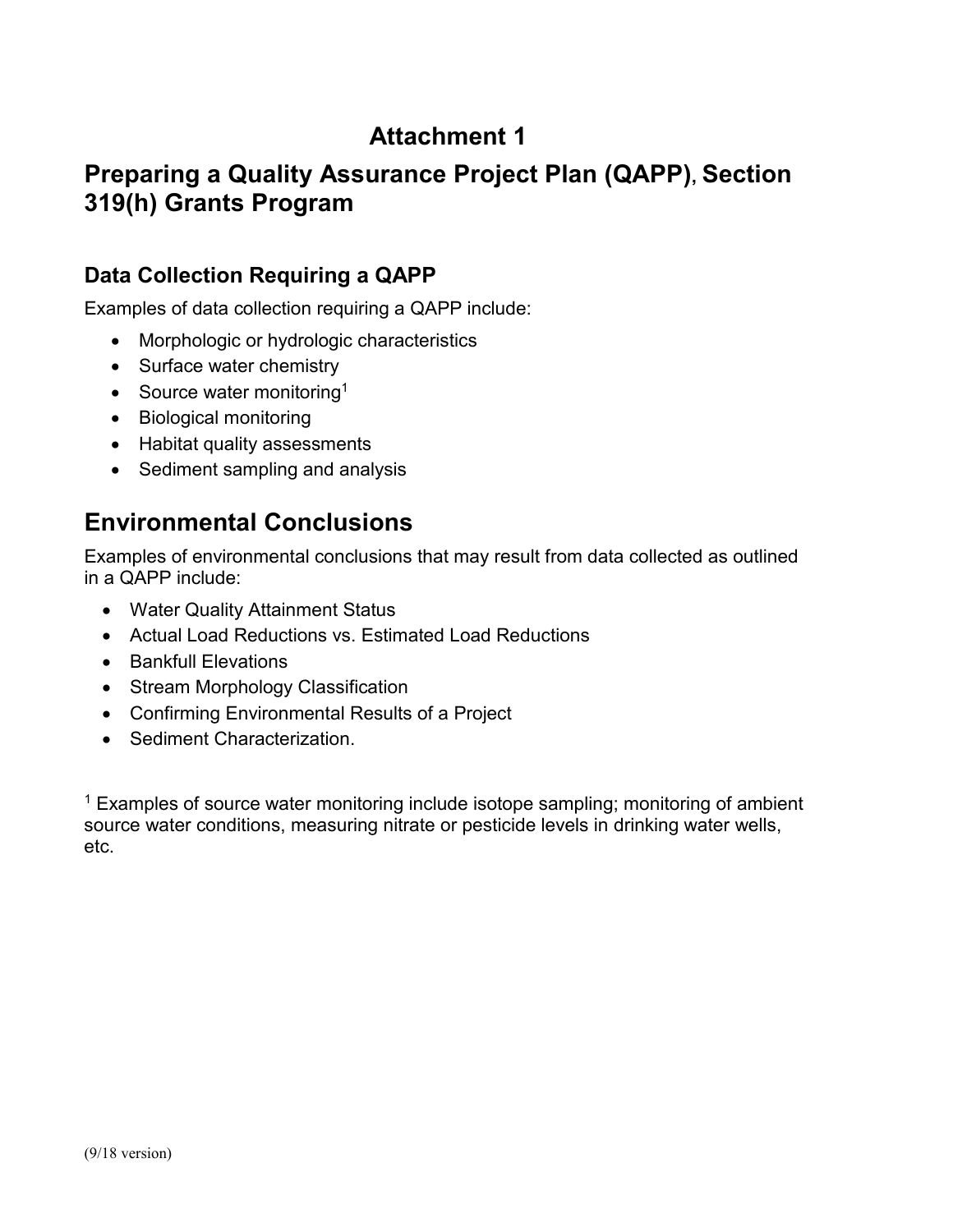# **Attachment 2**

## **Preparing a Quality Assurance Project Plan (QAPP) Section 319(h) Grants Program**

### **Elements of a QAPP**

You should use only those elements that apply to your data collection efforts. This information is derived from the USEPA guidance document, **"Volunteer Monitor's Guide to Quality Assurance Project Plans"**

#### **PROJECT MANAGEMENT**

- 1. Title and Approval Page
- 2. Table of Contents
- 3. Distribution List
- 4. Project/Task Organization
- 5. Problem Identification/Background
- 6. Project/Task Description
- 7. Data Quality Objectives for Measurement Data
- 8. Training Requirements/Certification
- 9. Documentation and Records

#### **MEASUREMENT and DATA ACQUISITION**

- 10. Sampling/Data Collection Process Design
- 11. Sampling/Data Collection Methods Requirements
- 12. Sample/Data Collection Handling and Custody Requirements
- 13. Sample/Data Analysis Methods
- 14. Quality Control Requirements
- 15. Data Collection Instrument/Equipment Testing, Inspection and Maintenance Requirements
- 16. Data Collection Instrument Calibration and Frequency
- 17. Inspection/Acceptance Requirements for Supplies
- 18. Data Acquisition Requirements
- 19. Data Management

#### **ASSESSMENT and OVERSIGHT**

- 20. Assessment and Response Actions
- 21. Reports

#### **DATA VALIDATION and USABILITY**

- 22. Data Review, Validation, and Verification Requirements
- 23. Validation and Verification Methods
- 24. Reconciliation with Data Quality Objectives